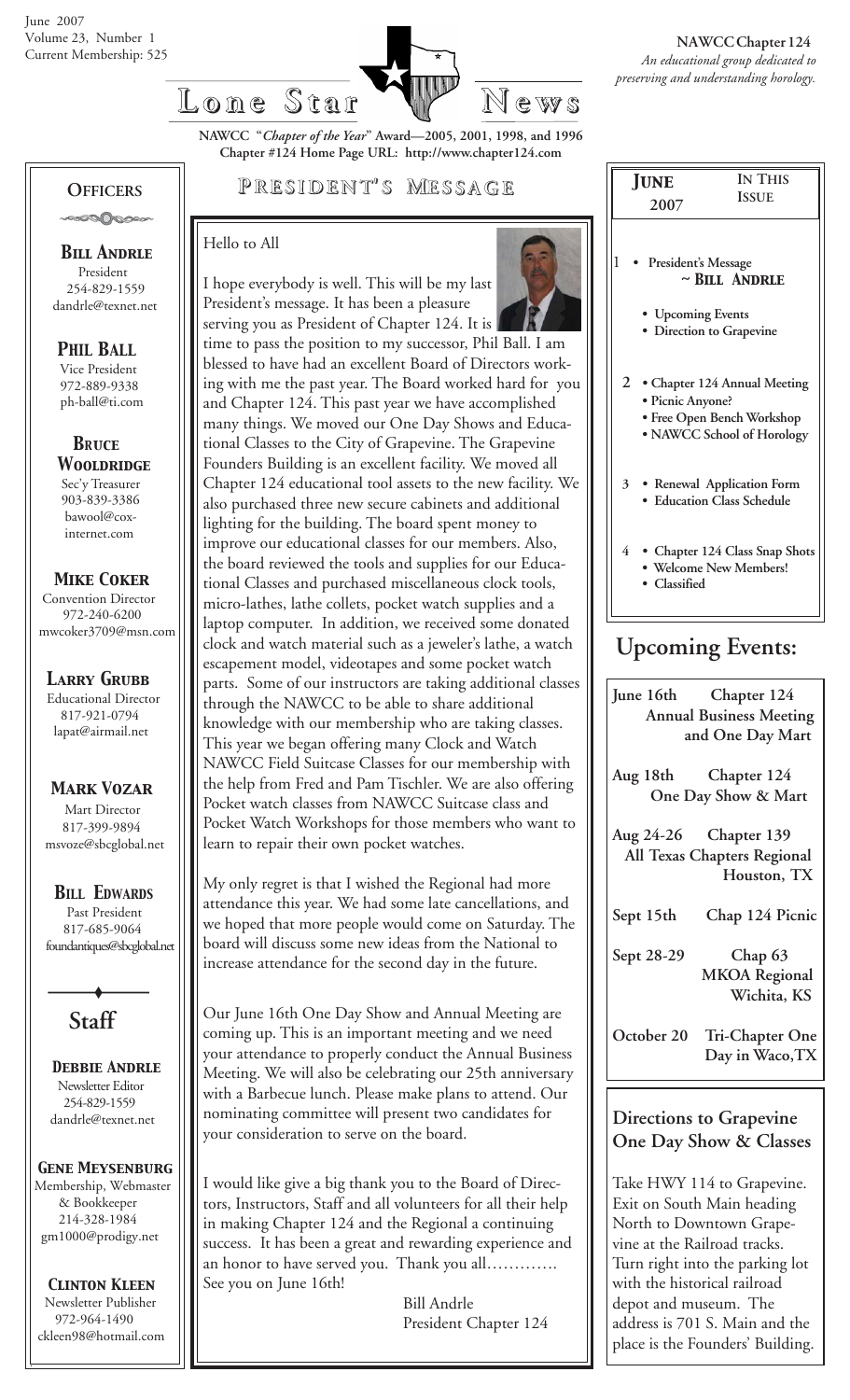**Be Sure to Attend the Chapter 124 Annual Business Meeting and Mart on Saturday, June 16th, 2007**

Come support your Board at the Annual Business Meeting and Mart on June 16th. These guys have worked really hard for you and your approval, so please consider spending your Saturday morning in Grapevine. You will learn how much money the chapter earned last year and how it was spent. You will also get to meet the new board members which are chosen by the past three presidents.

There will be, of course, a regular mart, and Barbecue, no less, for lunch! The special lunch is in celebration and commemoration of twenty-five years of Chapter 124's time in existence.

This chapter has been one of the most successful chapters in the NAWCC, and this is worth celebrating. Membership is at 525 which is awesome!

## **Picnic Anyone?**

Pam Tischler, as well as Chuck and Marion Edwards, have a picnic in mind for Saturday, September 15th. It's never too early to start planning, so the word is officially getting out now.

Chuck and Marion have a fabulous party house. They have already had one Chapter 124 party which was a success, and now they are ready to brave another one.

The Chapter will pay for the main course and drinks, and members will be encouraged to bring a side dish if they can. It is certainly not required. However, it is a chance for great cooks to show off their best recipes.

One suggestion is that if your last name begins with A-M, perhaps you could bring an appetizer, vegetable or salad. Those with last names beginning with N-Z could possibly bring more vegetables, dessert and bread. If your speicialty is dessert and your last name begins with an A-N, please feel free to bring it.

Friends and family members will all be welcome. So, it should be fun!

### **Open Bench Work Shop**

What is an Open Bench Work Shop? Well, it is just about one of the greatest new offerings at Chapter 124. Unfortuneatly, not many seem to know what it is, what it costs, who can come, etc.

What it is - is a chance to bring whatever horological project you are working on to Grapevine and work alongside others who have their own projects. Sometimes it helps to have a supportive atmosphere in which to work on a difficult project, and having mentors there to help really can make a difference.

At the last open bench work shop, only one person showed up to take advantage of this great opportunity. It is even FREE! Instructors and Board Members Mark Vozar, Phil Ball, Bruce Wooldridge, Bill Andrle and also Russ Aikins came to give personal assistance to anyone who needed it. They are truly nice to do this. So next time an Open Bench Work Shop is available, sign on for a fun, relaxing day. Mark either gets a pizza for lunch or everyone goes out to eat.

### **Phil Gregory, NAWCC National Vice Chairman, Needs Your Support for the NAWCC Horology School in Columbia, PA**

"After years of mismanagement and decline in finances, the national board has invested \$40,000 in 2006 and is looking for an additional \$60,000 in 2007. They have hired a new director, watch instructor and clock instructor.

. The School of Horology has taken on a whole new look, there is a new excitement among those that work there as well as the students. The school has been cleaned, painted and is being refitted. The clock program is now in the new location in the former watch and break room. They are now showcasing the clock program. Being the oldest program and the only one in the country that is accredited it has taken its proper place at the school..

There is renewed interest in the programs, they are experiencing full enrollment for the first time in a long while, and our latest clock course has 12 students. The watch program will be moving into the new lab on the second floor of the school with a full compliment of students (eight). They are raising the level of professionalism of our students by them wearing lab coats that identify them as students of the NAWCC School of Horology. The School has created nineteen new weekend workshops that cover everything from basic clock and watch repair to how to sell on Ebay, they are beginning to get inquiries about the programs and expect a good response.

They will be starting the (diploma) night programs for both clock and watch early next year. They are looking at setting up a series of 3 and 5 day workshops geared to the jewelry industry. Efforts are underway to arrange partnerships with jewelry companies to provide training for their Horological staff; They have arranged for Steven Conover to teach a six week class one night a week starting in May and more programs will be coming.

There is a new sprit at the school, this is only the beginning, when the updated web site is completed and new photos placed others interested will feel the excitement as well. It is safe to say that it's not the old School of Horology anymore. In the coming months/years they are creating the finest independent watch/clock training facility in the country and a school the NAWCC and its members can be proud of.

The 2006 investment is already paying off. In 2006 the NAWCC had lost \$72,000 at the school. As a result of the investment they are predicting a loss of only \$7,000 in 2007 and with the next investment a net gain of \$84,000 in 2008.

To help raise the next investment a donor has offered chapter 124 a challenge grant of \$5,000. Your board is asking you to contribute toward this grant. The board will add to your contribution to get the most we can for the school. A financially sound school will become an asset rather than a liability. Send your checks to Mark Vozar (address)

Thank you for hour help." Phil Gregory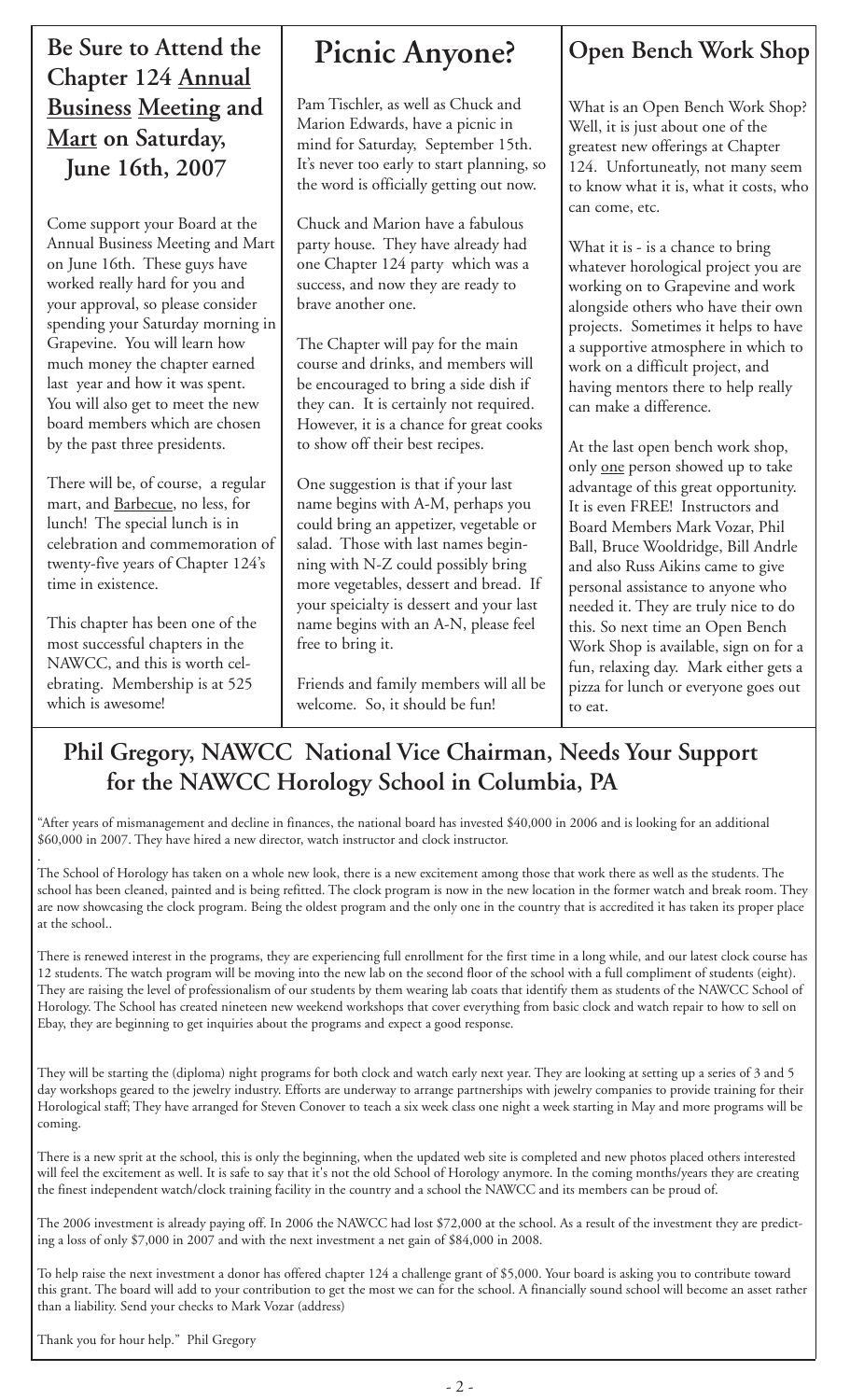| APPLICATION/RENEWAL for LONE STAR CHAPTER 124, NAWCC                                                                                                                                                                                |                                                                                                                                                                                                                                                |                                                                                |                                                                               |  |  |
|-------------------------------------------------------------------------------------------------------------------------------------------------------------------------------------------------------------------------------------|------------------------------------------------------------------------------------------------------------------------------------------------------------------------------------------------------------------------------------------------|--------------------------------------------------------------------------------|-------------------------------------------------------------------------------|--|--|
| An educational group dedicated to preserving and understanding horology.<br>Complete & send with applicable check made payable to LONE STAR CHAPTER #124<br>to GENE MEYSENBURG GM1000@PRODIGY.NET, 11028 Creekmere, Dallas TX 75218 |                                                                                                                                                                                                                                                | $\Box$ New #124 Member<br>$\Box$ Renew my membership<br>Check appropriate box: | Dues are \$10 per year.<br>yrs $\oslash$ \$10 =<br>Join/renew for 1 - 5 years |  |  |
| Please PRINT:                                                                                                                                                                                                                       | To join Chapter #124, you must be an NAWCC member, or have applied for NAWCC<br>membership. Have you applied for National membership, but haven't gotten a member-<br>ship number? Check here ___, [Date of your application/check to National |                                                                                |                                                                               |  |  |
| Mr__ Mrs__ Miss__ Ms__ (Please check appropriate blank.)                                                                                                                                                                            |                                                                                                                                                                                                                                                |                                                                                |                                                                               |  |  |
|                                                                                                                                                                                                                                     | $NAME \_\_\_\_\_\_\_$                                                                                                                                                                                                                          |                                                                                |                                                                               |  |  |
|                                                                                                                                                                                                                                     |                                                                                                                                                                                                                                                |                                                                                |                                                                               |  |  |
|                                                                                                                                                                                                                                     |                                                                                                                                                                                                                                                |                                                                                |                                                                               |  |  |
| E-Mail:                                                                                                                                                                                                                             |                                                                                                                                                                                                                                                |                                                                                |                                                                               |  |  |
|                                                                                                                                                                                                                                     |                                                                                                                                                                                                                                                |                                                                                |                                                                               |  |  |
| $NAME$ $NANCE #$ $\longrightarrow$<br>Who recommended you?                                                                                                                                                                          |                                                                                                                                                                                                                                                |                                                                                | 06/07                                                                         |  |  |

### *Upcoming Education Classes Upcoming Education Classes*

**Location for Classes : Founder's Building, 701 S. Main, Grapevine, TX. Check Chapter 124 Website @ www. chapter124.com for Any Changes or Updates**

| <b>CLASS</b>                                                   | <b>DATE</b>                                | <b>COST</b> | <b>INSTRUCTOR</b>                                         |
|----------------------------------------------------------------|--------------------------------------------|-------------|-----------------------------------------------------------|
| <b>Kitchen Clock</b><br>Repair 100                             | June 23, 24& 30, 2007<br>July 1, 2007      | \$100.00    | Mark Vozar<br>817-399-9894                                |
| Reverse Glass Transfer Painting July 21& 22, 2007              |                                            | \$50.00     | Phil Gregory<br>972-717-4021                              |
| Weight Driven Clock Repair                                     | July 28 & 29, 2007<br>August 4 & 5, 2007   | \$100.00    | Phil Ball<br>972-889-9338                                 |
| Open Bench Workshop                                            | August 4, 2007                             | Free !!!    | Mark Vozar<br>817-399-9894                                |
| Western Union Self Winder<br>Repair                            | August 11 & 12, 2007                       | \$60.00     | Marybess Grisham<br>Registrar:Larry Grubb<br>817-921-0794 |
| 400 Day Clock Repair                                           | August 31, 2007<br>September 1 & 2, 2007   | \$75.00     | John Hubby<br>Registrar Larry Grubb<br>817-921-0794       |
| Cuckoo Clock Repair                                            | September 8, 2007                          | \$25.00     | Gerald Greener<br>817-293-7128                            |
| <b>Dial Painting</b>                                           | Sept. 22 & 23, 2007<br>Sept. 29 & 30, 2007 | \$100.00    | Phil Gregory<br>972-717-4021                              |
| <b>Wood Clock Case</b><br><b>Restoration II</b>                | October 13-14, 2007                        | \$50.00     | Craig Burguess<br>817-427-4104                            |
| Open Bench Workshop                                            | November 3, 2007                           | Free!!!     | Mark Vozar<br>817-399-9894                                |
| <b>NAWCC Field Suit Case</b><br>F-301 Basic Pocket Watch Class | To Be Announced                            | \$275.00    | <b>Bill Andrle</b><br>Coordinator<br>254-715-3820         |